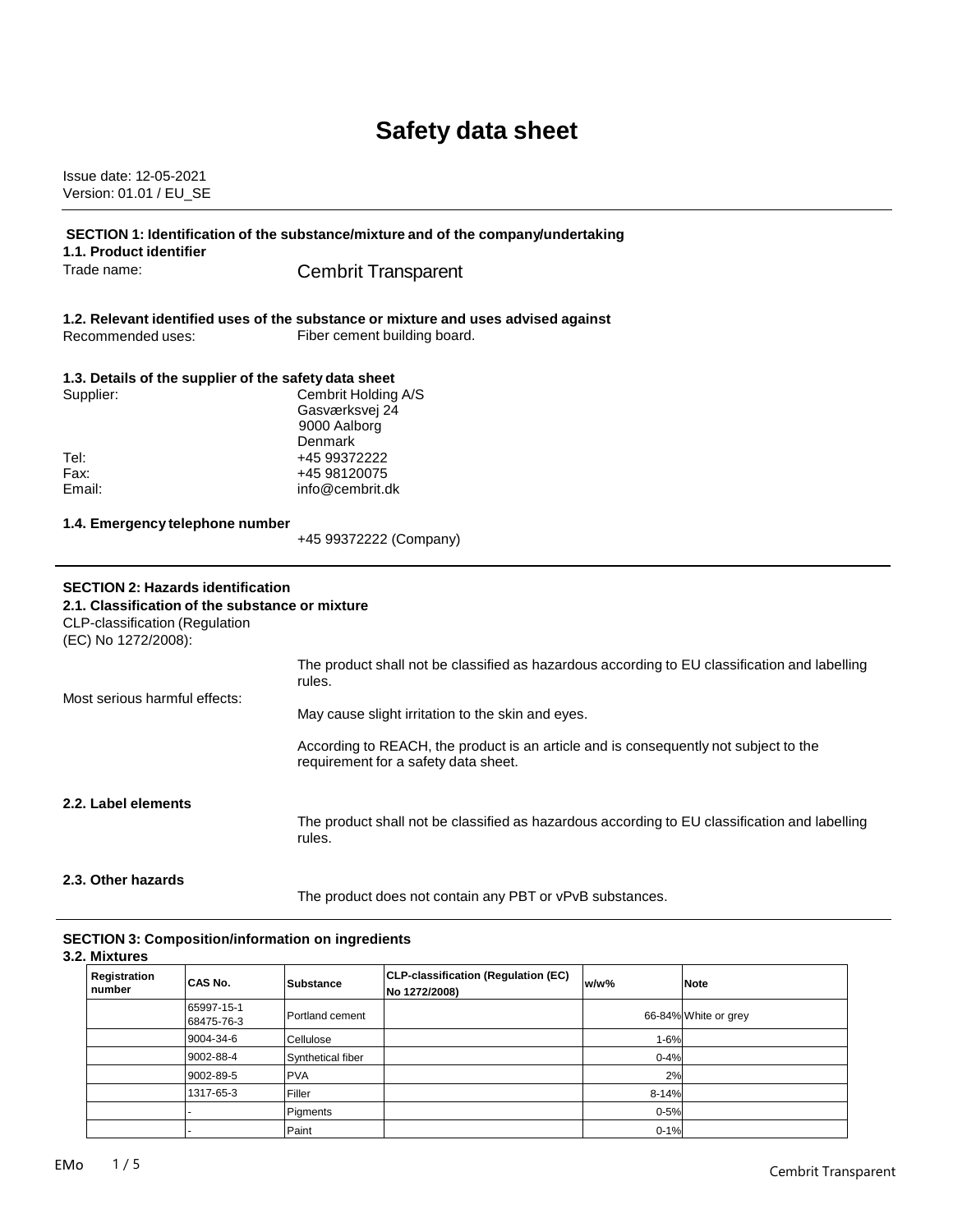| <b>SECTION 4: First aid measures</b><br>4.1. Description of first aid measures     |                                                                                                                                                     |  |  |
|------------------------------------------------------------------------------------|-----------------------------------------------------------------------------------------------------------------------------------------------------|--|--|
| Inhalation:                                                                        | Seek fresh air. Seek medical advice in case of persistent discomfort.                                                                               |  |  |
| Ingestion:                                                                         | Wash out mouth thoroughly and drink 1-2 glasses of water in small sips. Seek medical advice<br>in case of discomfort.                               |  |  |
| Skin:                                                                              | Wash skin with soap and water. Seek medical advice in case of persistent discomfort.                                                                |  |  |
| Eyes                                                                               | Flush with water (preferably using eye wash equipment) until irritation subsides. Seek medical<br>advice if symptoms persist.                       |  |  |
| Other information:                                                                 | When obtaining medical advice, show the safety data sheet or label.                                                                                 |  |  |
|                                                                                    | 4.2. Most important symptoms and effects, both acute and delayed<br>May cause slight irritation to the skin and eyes.                               |  |  |
|                                                                                    | 4.3. Indication of any immediate medical attention and special treatment needed<br>Treat symptoms. No special immediate treatment required.         |  |  |
| <b>SECTION 5: Firefighting measures</b>                                            |                                                                                                                                                     |  |  |
| 5.1. Extinguishing media<br>Suitable extinguishing media                           | The product is not directly flammable. Choose extinguishing agents based on the surrounding<br>fire.                                                |  |  |
| Unsuitable extinguishing media                                                     | Do not use water stream, as it may spread the fire.                                                                                                 |  |  |
| 5.2. Special hazards arising from the substance or mixture                         | The product is not directly flammable. Avoid inhalation of vapour and fumes - seek fresh air.                                                       |  |  |
| 5.3. Advice for firefighters                                                       | Wear Self-Contained Breathing Apparatus (SCBA) with chemical resistant gloves.                                                                      |  |  |
| <b>SECTION 6: Accidental release measures</b><br>For non-emergency personnel:      | 6.1. Personal precautions, protective equipment and emergency procedures<br>Wear gloves.                                                            |  |  |
| For emergency responders:                                                          | Normal protective clothing equivalent to EN 469 is recommended.                                                                                     |  |  |
| 6.2. Environmental precautions                                                     |                                                                                                                                                     |  |  |
| 6.3. Methods and material for containment and cleaning up                          | Prevent spillage from entering drains and/or surface water.<br>Sweep up/collect spills for possible reuse or transfer to suitable waste containers. |  |  |
| 6.4. Reference to other sections                                                   | See section 8 for type of protective equipment. See section 13 for instructions on disposal.                                                        |  |  |
| <b>SECTION 7: Handling and storage</b><br>7.1. Precautions for safe handling       | Running water and eye wash equipment should be available. Wash hands before breaks,<br>before using restroom facilities, and at the end of work.    |  |  |
| 7.2. Conditions for safe storage, including any incompatibilities                  | Store in a dry area.                                                                                                                                |  |  |
| 7.3. Specific end use(s)                                                           | None.                                                                                                                                               |  |  |
| <b>SECTION 8: Exposure controls/personal protection</b><br>8.1. Control parameters |                                                                                                                                                     |  |  |
| Legal basis:                                                                       | Commission Directive 2000/39/EC (Occupational Exposure Limits). Last amended by<br>Commission Directive 2009/161/EU.                                |  |  |
|                                                                                    | Contains no substances subject to reporting requirements.                                                                                           |  |  |
| 2/5<br><b>EMo</b>                                                                  | Cembrit Transparent                                                                                                                                 |  |  |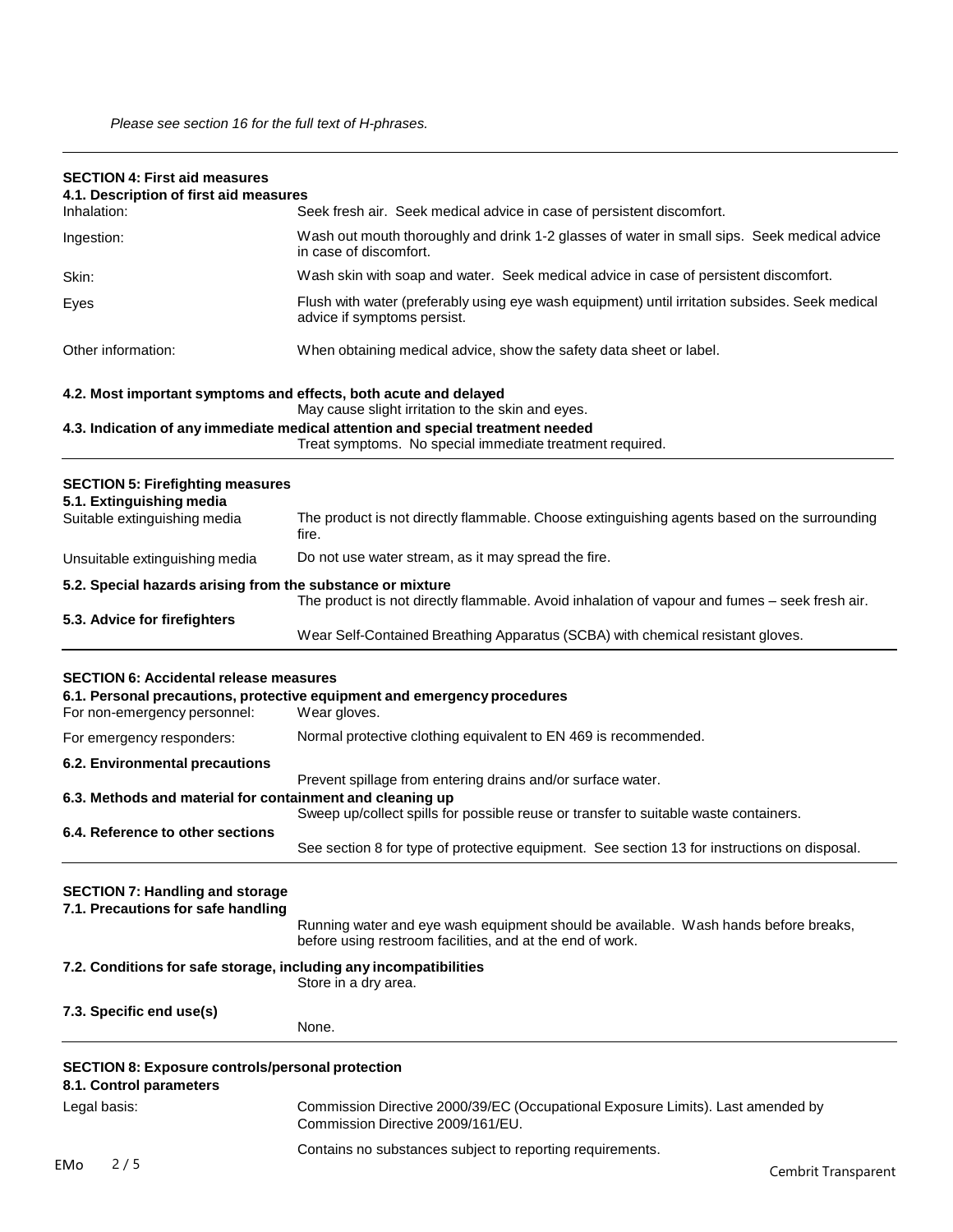| 8.2. Exposure controls<br>Appropriate engineering controls: | Wear the personal protective equipment specified below.                                                                                                                    |
|-------------------------------------------------------------|----------------------------------------------------------------------------------------------------------------------------------------------------------------------------|
| Personal protective equipment,<br>eye/face protection:      | Wear safety goggles if there is a risk of dust contact with eyes. Eye protection must conform to<br>EN 166.                                                                |
| Personal protective equipment,<br>skin protection:          | Wear gloves. Gloves must conform to EN 374.                                                                                                                                |
| Personal protective equipment,<br>respiratory protection:   | Wear respiratory protective equipment with P2 filter when performing dusty work. Respiratory<br>protection must conform to one of the following standards: EN 136/140/145. |
| Environmental exposure controls:                            | Ensure compliance with local regulations for emissions.                                                                                                                    |

## **SECTION 9: Physical and chemical properties**

| <u>ULUITUN 9. III II II ASIGAI ANN CHEINICAI PI OPENIES</u> |                                                                 |
|-------------------------------------------------------------|-----------------------------------------------------------------|
| 9.1. Information on basic physical and chemical properties  |                                                                 |
| State:                                                      | Solid substance                                                 |
| Colour:                                                     | Multiple color                                                  |
| Odour:                                                      | No data                                                         |
| Odour threshold:                                            | No data                                                         |
| pH (solution for use):                                      | No data                                                         |
| pH (concentrate):                                           | Approx. 11 (Due to calcium hydroxide, pH will reduce over time) |
| Melting point/freezing point:                               | No data                                                         |
| Initial boiling point and boiling                           |                                                                 |
| range:                                                      | No data                                                         |
| Flash point:                                                | No data                                                         |
| Evaporation rate:                                           | No data                                                         |
| Flammability (solid, gas):                                  | No data                                                         |
| Upper/lower flammability limits:                            | No data                                                         |
| Upper/lower explosive limits:                               | No data                                                         |
| Vapour pressure:                                            | No data                                                         |
| Vapour density:                                             | No data                                                         |
| Relative density:                                           | 1,8                                                             |
| Solubility:                                                 | Solubility in water: Insoluble                                  |
| Partition coefficient                                       |                                                                 |
| n-octanol/water:                                            | No data                                                         |
| Auto-ignition temperature:                                  | No data                                                         |
| Decomposition temperature:                                  | >150°C. 250°C: the product loses 90% of its initial strength.   |
| Viscosity:                                                  | No data                                                         |
| Explosive properties:                                       | No data                                                         |
| Oxidising properties:                                       | No data                                                         |
| 9.2. Other information                                      |                                                                 |
|                                                             | None.                                                           |

| <b>SECTION 10: Stability and reactivity</b><br>10.1. Reactivity |                                                                               |  |
|-----------------------------------------------------------------|-------------------------------------------------------------------------------|--|
|                                                                 | Not reactive.                                                                 |  |
| 10.2. Chemical stability                                        | The product is stable when used in accordance with the supplier's directions. |  |
|                                                                 | 10.3. Possibility of hazardous reactions<br>None known.                       |  |
| 10.4. Conditions to avoid                                       | None known.                                                                   |  |
| 10.5. Incompatible materials                                    | None known.                                                                   |  |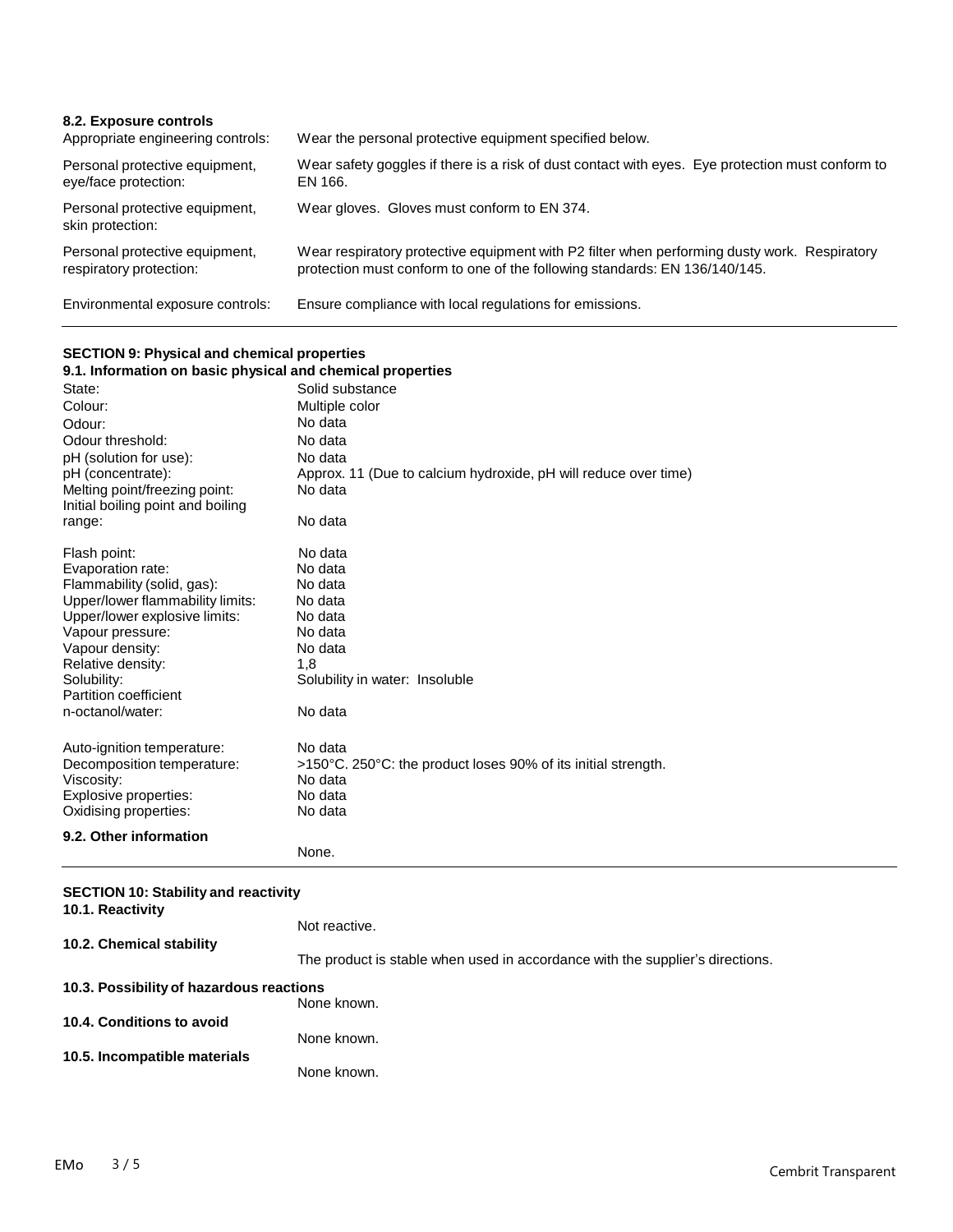#### **10.6. Hazardous decomposition products**

None known.

| <b>SECTION 11: Toxicological information</b>        |                                                                                                                                           |  |
|-----------------------------------------------------|-------------------------------------------------------------------------------------------------------------------------------------------|--|
| 11.1. Information on toxicological effects          |                                                                                                                                           |  |
| Acute toxicity - oral:                              | The product does not have to be classified. Test data are not available.                                                                  |  |
| Acute toxicity - dermal:                            | The product does not have to be classified. Test data are not available.                                                                  |  |
| Acute toxicity - inhalation:                        | The product does not have to be classified. Test data are not available.                                                                  |  |
| Skin corrosion/irritation:                          | May cause slight irritation. The product does not have to be classified. Test data are not<br>available.                                  |  |
| Serious eye damage/eye irritation:                  | May cause eye irritation. The product does not have to be classified. Test data are not<br>available.                                     |  |
| Respiratory sensitisation or skin<br>sensitisation: | The product does not have to be classified. Test data are not available.                                                                  |  |
| Germ cell mutagenicity:                             | The product does not have to be classified. Test data are not available.                                                                  |  |
| Carcinogenic properties:                            | The product does not have to be classified. Test data are not available.                                                                  |  |
| Reproductive toxicity:                              | The product does not have to be classified. Test data are not available.                                                                  |  |
| Single STOT exposure:                               | Inhalation of dust may cause irritation to the upper airways. The product does not have to be<br>classified. Test data are not available. |  |
| Repeated STOT exposure:                             | The product does not have to be classified. Test data are not available.                                                                  |  |
| Aspiration hazard:                                  | The product does not have to be classified. Test data are not available.                                                                  |  |
| Other toxicological effects:                        | None known.                                                                                                                               |  |

| <b>SECTION 12: Ecological information</b><br>12.1. Toxicity |                                                                          |  |
|-------------------------------------------------------------|--------------------------------------------------------------------------|--|
|                                                             | The product does not have to be classified. Test data are not available. |  |
| 12.2. Persistence and degradability                         |                                                                          |  |
|                                                             | Not expected to be biodegradable.                                        |  |
| 12.3. Bioaccumulative potential                             |                                                                          |  |
|                                                             | No bioaccumulation expected.                                             |  |
| 12.4. Mobility in soil                                      | Hardens to a firm, non-mobile mass.                                      |  |
|                                                             |                                                                          |  |
| 12.5. Results of PBT and vPvB assessment                    |                                                                          |  |
|                                                             | The product does not contain any PBT or vPvB substances.                 |  |
| 12.6. Other adverse effects                                 |                                                                          |  |
|                                                             | None known.                                                              |  |